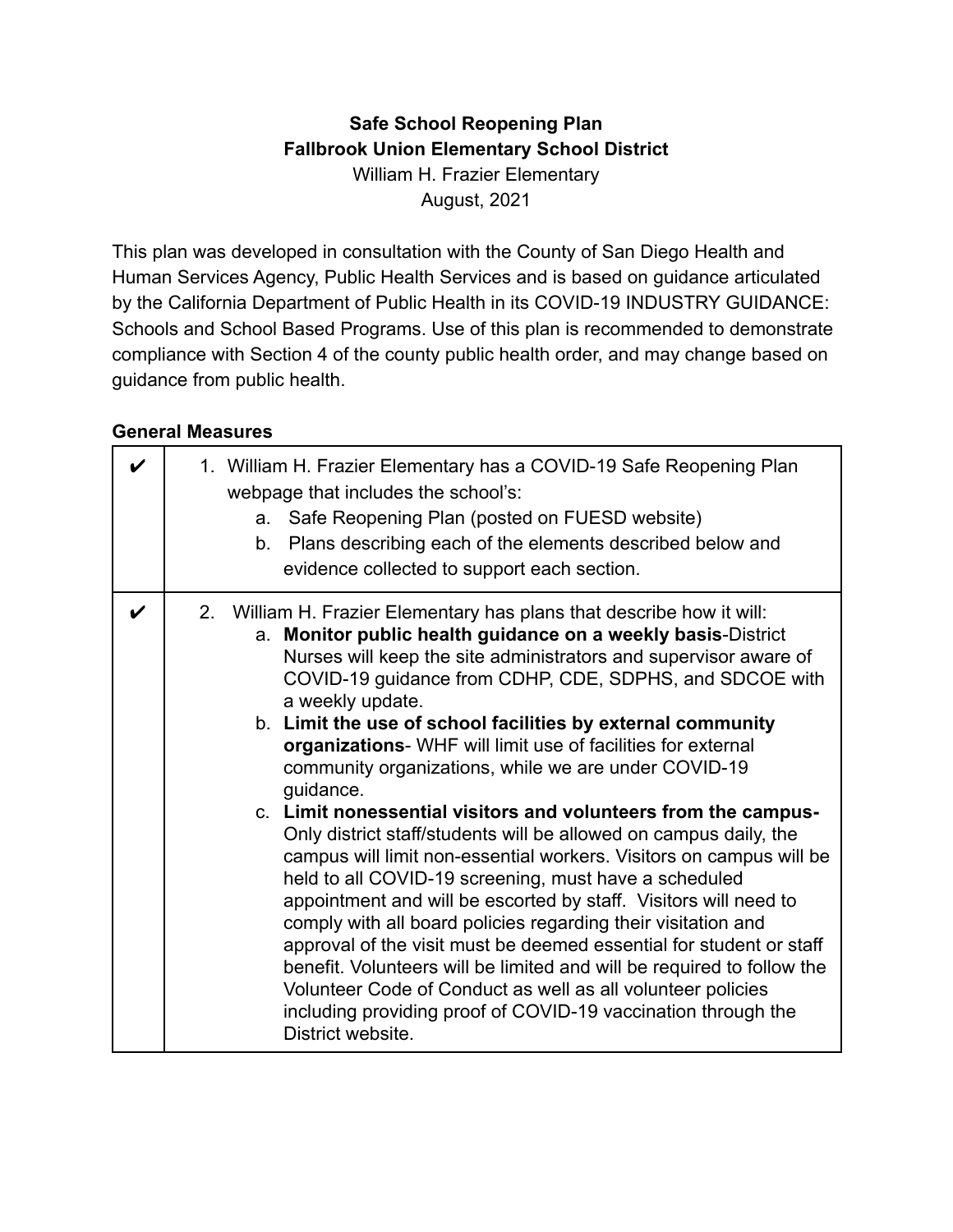| $\boldsymbol{\nu}$ | 3. William H. Frazier Elementary has plans to describe how it will support<br>students with access and functional needs who may be at increased risk                                                 |
|--------------------|------------------------------------------------------------------------------------------------------------------------------------------------------------------------------------------------------|
|                    | of becoming infected or having unrecognized illness due to COVID-19,<br>including:                                                                                                                   |
|                    | a. Review existing student health plans to identify students who<br>may need additional accommodations-Teachers/staff are                                                                            |
|                    | regularly reviewing student health plans to identify students who<br>may need additional accommodations. Teachers/staff annually<br>are trained by district nurses to support students with specific |
|                    | health needs, how to manage Epipens, bloodborne pathogens,<br>and manage students with diabetes. All health plans are reviewed                                                                       |
|                    | with teachers and Admin at the beginning of the school year and<br>ongoing with new students. Monthly office meetings scheduled.                                                                     |
|                    | b. A process for engaging families for potentially unknown                                                                                                                                           |
|                    | concerns that may need to be accommodated.                                                                                                                                                           |
|                    | c. Identification of additional preparations for classroom and<br>non-classroom environments needed for groups that might                                                                            |
|                    | be at increased risk of becoming infected or having                                                                                                                                                  |
|                    | unrecognized illnesses. These include individuals who:                                                                                                                                               |
|                    | Have limited mobility or require prolonged and close<br>■                                                                                                                                            |
|                    | contact with others, such as direct support providers                                                                                                                                                |
|                    | and family members- WHF has identified all students with                                                                                                                                             |
|                    | special needs. Students with unique needs are serviced                                                                                                                                               |
|                    | first in specialized classrooms and when applicable                                                                                                                                                  |
|                    | participate in our supplemental programs. Additional                                                                                                                                                 |
|                    | training and protocols have been put in place to match the<br>needs of the students and their IEPs.                                                                                                  |
|                    | Have trouble understanding information or practicing<br>п                                                                                                                                            |
|                    | preventive measures, such as hand washing and                                                                                                                                                        |
|                    | physical distancing-See above (i)                                                                                                                                                                    |
|                    | May not be able to communicate symptoms of<br>■                                                                                                                                                      |
|                    | illness-See above (i)                                                                                                                                                                                |
|                    | William H. Frazier Elementary has complied with Cal-OSHA<br>4.                                                                                                                                       |
|                    | requirements to:<br>a. Conduct site-specific hazard assessments-Through the JPA all<br>staff participated in Cal-OSHA training to understand hazard                                                  |
|                    | assessment<br>b. Develop and Implement an effective plan to protect                                                                                                                                  |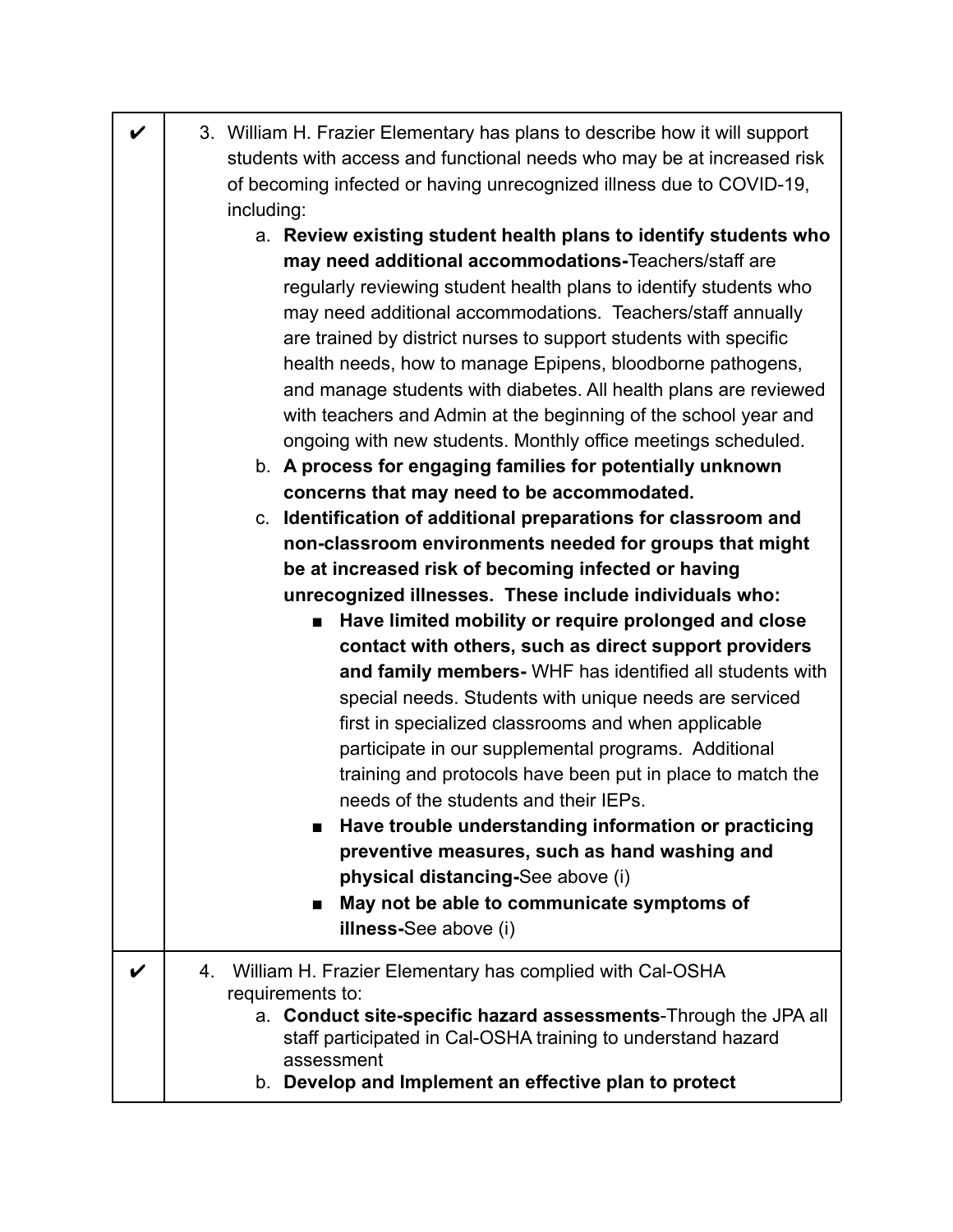| employees- Staff understands how to appropriately use and store<br>supplies provided and the types of protections needed based on |
|-----------------------------------------------------------------------------------------------------------------------------------|
| material use.                                                                                                                     |

### **Promote Healthy Hygiene Practices**

| V | 5. William H. Frazier Elementary has developed plans to teach and<br>reinforce washing hands, avoiding contact with one's eyes, nose, and<br>mouth, and covering coughs and sneezes among students and staff.<br>Certificated and Classified Staff training was held on August 11, 2021.<br>The plans describe how the school will teach students and remind to:<br>a. Use tissue to wipe their nose and to cough/sneeze inside a tissue<br>or their elbow<br>b. Wash their hands frequently throughout the day, including before<br>and after eating; after coughing or sneezing; after being outside;<br>and before and after using the restroom.<br>c. Wash their hands for 20 seconds with soap, rubbing thoroughly<br>after application, and use paper towels (or single-use cloth<br>towels) to dry hands thoroughly.<br>d. Use fragrance-free hand sanitizer when handwashing is not<br>practicable. Sanitizer must be rubbed into hands until completely<br>dry.<br>Ethyl alcohol-based hand sanitizers are preferred and<br>should be used when there is the potential of unsupervised<br>use by children.<br>Children under age 9 shall use hand sanitizer under adult<br>supervision only. Poison Control will be called if consumed:<br>1-800-222-1222, along with other appropriate authorities. |
|---|---------------------------------------------------------------------------------------------------------------------------------------------------------------------------------------------------------------------------------------------------------------------------------------------------------------------------------------------------------------------------------------------------------------------------------------------------------------------------------------------------------------------------------------------------------------------------------------------------------------------------------------------------------------------------------------------------------------------------------------------------------------------------------------------------------------------------------------------------------------------------------------------------------------------------------------------------------------------------------------------------------------------------------------------------------------------------------------------------------------------------------------------------------------------------------------------------------------------------------------------------------------------------------------------------------------|
|   | 6. William H. Frazier Elementary has developed plans to ensure that staff<br>and students wash their hands or use hand sanitizer frequently<br>throughout the day. The plan describes how the school will:<br>a. Provide regular and frequent access to handwashing<br>facilities, including, to the extent practicable, handwashing<br>stations near classrooms- Routines will be established that<br>provide regular and frequent access to handwashing facilities<br>(classroom sinks, handwashing stations, and restroom sinks)<br>inside or near classrooms.<br>b. Prevent congregations in bathrooms- Appropriate adult<br>supervision will be provided in and near the restrooms at all times<br>c. Develop routines enabling students and staff to regularly<br>wash their hands at staggered intervals- Implement routines                                                                                                                                                                                                                                                                                                                                                                                                                                                                           |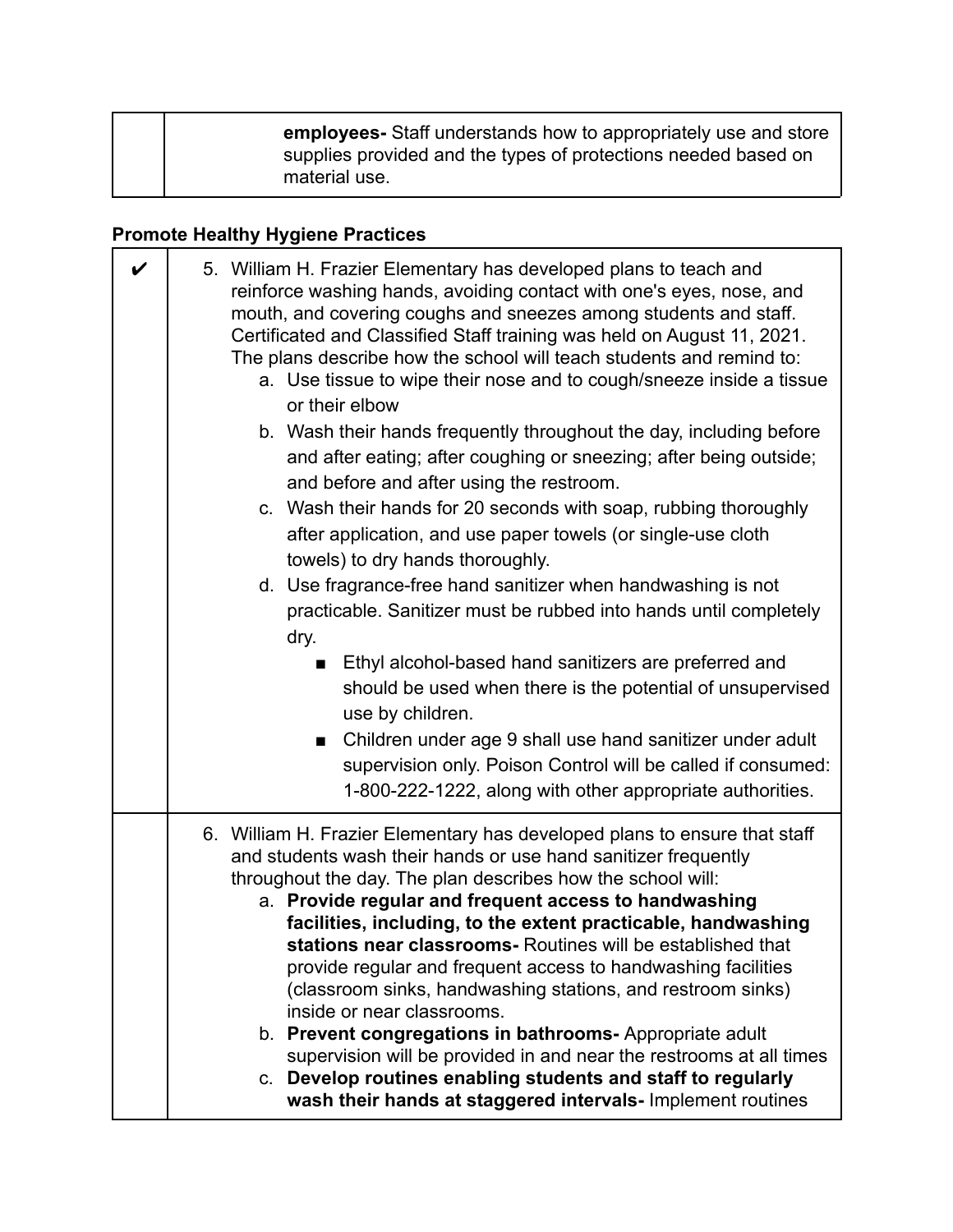|   | enabling students and staff to regularly wash their hands at<br>staggered intervals<br>d. Develop routines enabling students and staff to use hand<br>sanitizer when necessary- Procedures will be established that<br>reinforce use of hand sanitizer if hand washing is not practicable,<br>upon arrival at school, before snack/meals, after water play, and<br>as a part of transitions<br>e. Ensure adequate supplies to support healthy hygiene<br>behaviors, including soap, tissues, no-touch trash cans, face<br>coverings, and hand sanitizers with at least 60 percent ethyl<br>alcohol for staff and children who can safely use hand sanitizer.                                                                                                                                                                                                                                                                                                                                                                                                                                                                                                                                                                                                                                                                                                                                                                                                                                   |
|---|------------------------------------------------------------------------------------------------------------------------------------------------------------------------------------------------------------------------------------------------------------------------------------------------------------------------------------------------------------------------------------------------------------------------------------------------------------------------------------------------------------------------------------------------------------------------------------------------------------------------------------------------------------------------------------------------------------------------------------------------------------------------------------------------------------------------------------------------------------------------------------------------------------------------------------------------------------------------------------------------------------------------------------------------------------------------------------------------------------------------------------------------------------------------------------------------------------------------------------------------------------------------------------------------------------------------------------------------------------------------------------------------------------------------------------------------------------------------------------------------|
| V | 7. William H. Frazier Elementary has developed plans to teach and<br>reinforce the use of cloth face coverings, masks, or face shields. The<br>plans include, but is not limited to:<br>a. Unless otherwise required by the state, county or school<br>district, all employees and visitors should wear a face<br>covering when physical distancing is not practicable-<br>Requirement is that all employees, classified and<br>certificated, and visitors are to wear a face covering when<br>indoors.<br>1. Facial shields will be allowed in place of face<br>coverings when servicing students for pedagogical<br>or developmental reasons, as long as the wearer<br>maintains physical distance from others, to the<br>extent practicable.<br>2. Front office has consistent protocols, a safety<br>station at the entrance of the school with additional<br>face coverings.<br>Students will wear face coverings as outlined:<br>1. K-8- at all times when indoors, unless exempt.<br>Students who refuse to wear a facial covering will<br>be sent home.<br>2. A face covering or shield should be removed for<br>meals, snacks, or outdoor recreation. Student facial<br>coverings should be stored in a clean paper bag.<br>3. Students may bring a face covering from home or<br>one will be provided at school.<br>4. Information contained in the CDPH Guidance for the<br>Use of Face Coverings should be provided to staff<br>and families, which discusses the circumstances in |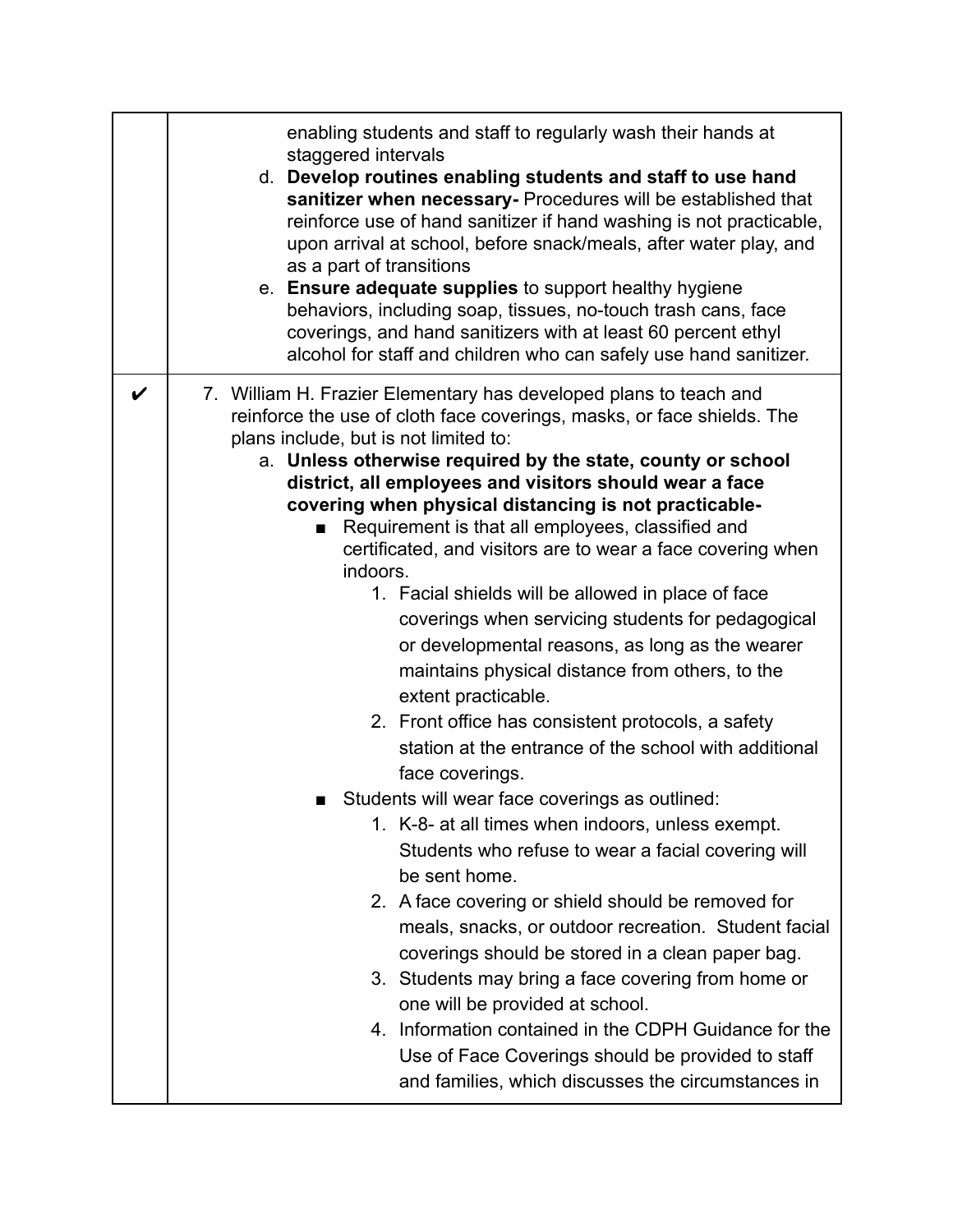|   | which face coverings must be worn and the<br>exemptions, as well as any policies, work rules, and<br>practices the employer has adopted to ensure the<br>use of face coverings.<br>Workers or other persons handling or serving food must<br>use gloves in addition to face coverings.                                                                                                                                                                                                                                                                                                                                                                                                           |
|---|--------------------------------------------------------------------------------------------------------------------------------------------------------------------------------------------------------------------------------------------------------------------------------------------------------------------------------------------------------------------------------------------------------------------------------------------------------------------------------------------------------------------------------------------------------------------------------------------------------------------------------------------------------------------------------------------------|
|   | b. Describe situations when physical distancing may not be<br>practicable, such as school buses or other settings where<br>space may be insufficient.<br>Physical distancing may not be practicable when<br>transitioning to the classroom, through the office area, at<br>drop off and pick up, the drop off and pick up staging area<br>in the front of the school, or when transitioning to the lunch<br>area or outdoor restrooms, and, if applicable, school<br>buses.<br>c. Facial shields will be allowed in place of face coverings when it is<br>necessary for a person's face to be visible during interactions.<br>d. Information regarding proper use, removal, and washing of cloth |
|   | face coverings will be reviewed at the return to school training<br>and staff meeting with written instructions provided and with<br>parents at time of enrollment and prior to return to school. The<br>parent will be mailed information regarding all policies and<br>procedures related to COVID-19 Health and Safety.                                                                                                                                                                                                                                                                                                                                                                       |
| V | 8. William H. Frazier Elementary has adequate supplies on hand to support<br>healthy hygiene behaviors, including soap, tissues, no-touch trash cans,<br>face coverings and hand sanitizers with 60 percent ethyl alcohol for staff<br>and children who can safely use hand sanitizer.<br>a. WHF will work with the California Governor's Office of Emergency<br>Services (CalOES) and the California Department of Public<br>Health (CDPH) to ensure continued support with procurement<br>and distribution of personal protective equipment for staff that<br>require it. WHF currently has appropriate PPE supplies needed<br>for staff.                                                      |
|   | 9. Employers should provide and ensure staff use face coverings and all<br>required protective equipment.<br>a. William H. Frazier Elementary will provide a reusable face cover<br>to all students, staff and visitors who request/need one in                                                                                                                                                                                                                                                                                                                                                                                                                                                  |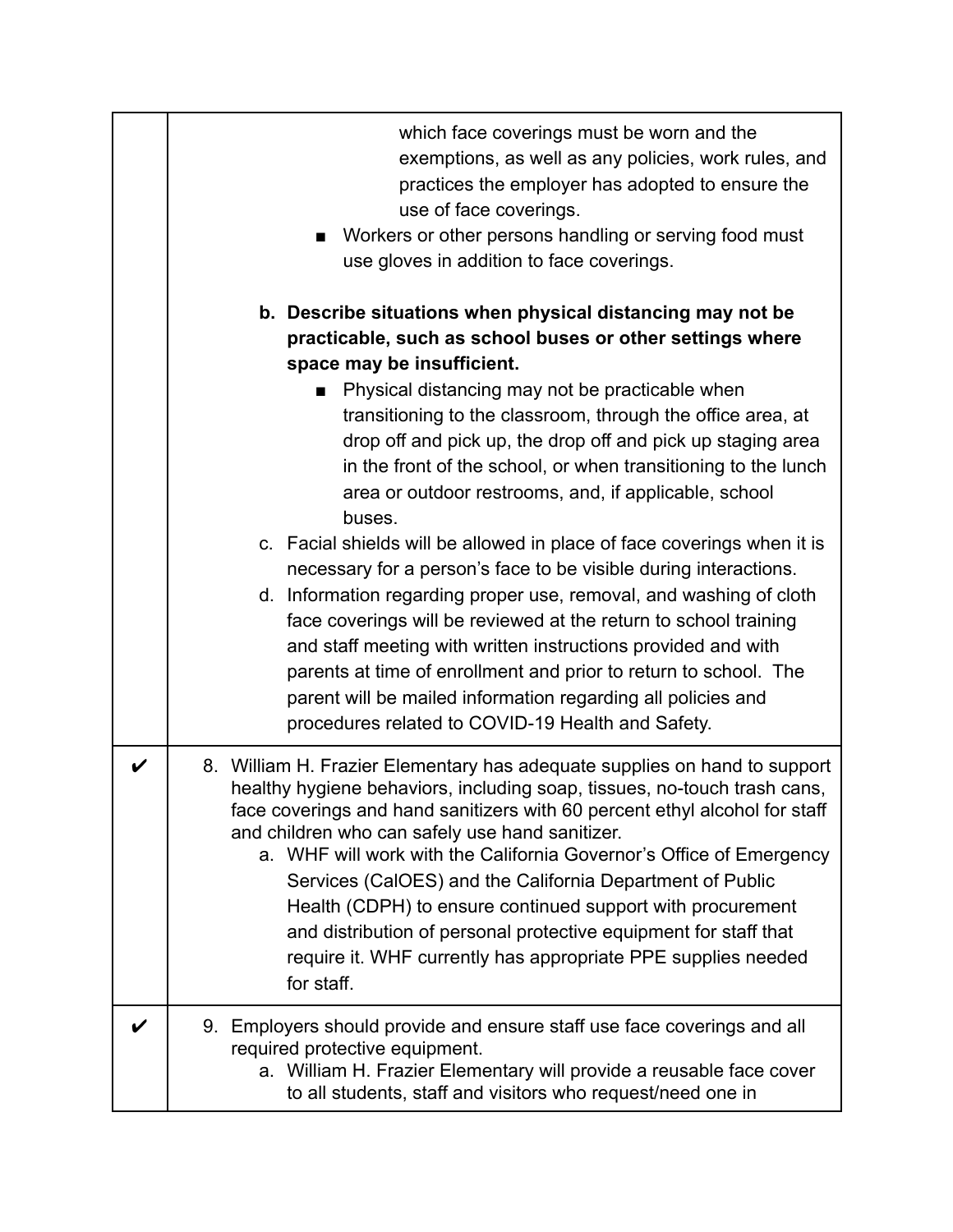| accordance with CDPH guidelines and all required protective<br>equipment.<br>b. PPE supplies available to all. Every staff member will have<br>available to them wipes, hand sanitizer, and kleenex.                                                                                                                                                                                                                                                                                                                                                                                                                                                                                                                                                                                                                                                                                        |
|---------------------------------------------------------------------------------------------------------------------------------------------------------------------------------------------------------------------------------------------------------------------------------------------------------------------------------------------------------------------------------------------------------------------------------------------------------------------------------------------------------------------------------------------------------------------------------------------------------------------------------------------------------------------------------------------------------------------------------------------------------------------------------------------------------------------------------------------------------------------------------------------|
| 10. William H. Frazier Elementary has a sufficient supply of personal<br>protective equipment (PPE) necessary to protect employees. The plans<br>specify the type of PPE needed for tasks performed by employees.<br>a. WHF has a sufficient supply of personal protective equipment<br>(PPE) necessary to protect employees who require it and to<br>implement plans. The plans specify that the district has<br>established PPE requirements for various employee types and<br>has made distinctions for employees who require face coverings<br>and/or facial shields and/or PPE Masks, when applicable.<br>This list of employee types is available upon request from<br>$\blacksquare$<br>the district office Human Resources Department.<br>Employees will be trained upon return to work regarding<br>. .<br>levels and types of PPE or facial covering will be required<br>for all. |

### **Face Coverings**

| 11. William H. Frazier Elementary will use face coverings in accordance with<br>CDPH guidelines unless a person is exempt as explained in the<br>guidelines, particularly in indoor environments, on school buses, and<br>areas where physical distancing alone is not sufficient to prevent<br>disease transmission. WHF has developed plans to:<br>a. Teach and reinforce use of face coverings, or face shields.<br>b. Remind students not to touch the face covering and to wash their<br>hands frequently.<br>c. Provide information to families on proper use, removal, and |
|-----------------------------------------------------------------------------------------------------------------------------------------------------------------------------------------------------------------------------------------------------------------------------------------------------------------------------------------------------------------------------------------------------------------------------------------------------------------------------------------------------------------------------------------------------------------------------------|
| washing of cloth face coverings.<br>d. Provide training on how people who are exempted from wearing<br>a face covering will be addressed.                                                                                                                                                                                                                                                                                                                                                                                                                                         |

### **Ensure Teacher and Staff Safety**

| 12. William H. Frazier Elementary has developed plans to ensure teacher          |
|----------------------------------------------------------------------------------|
| and staff safety. The plans include, but are not limited to:                     |
| a. Ensuring staff maintain physical distancing from each other as<br>applicable. |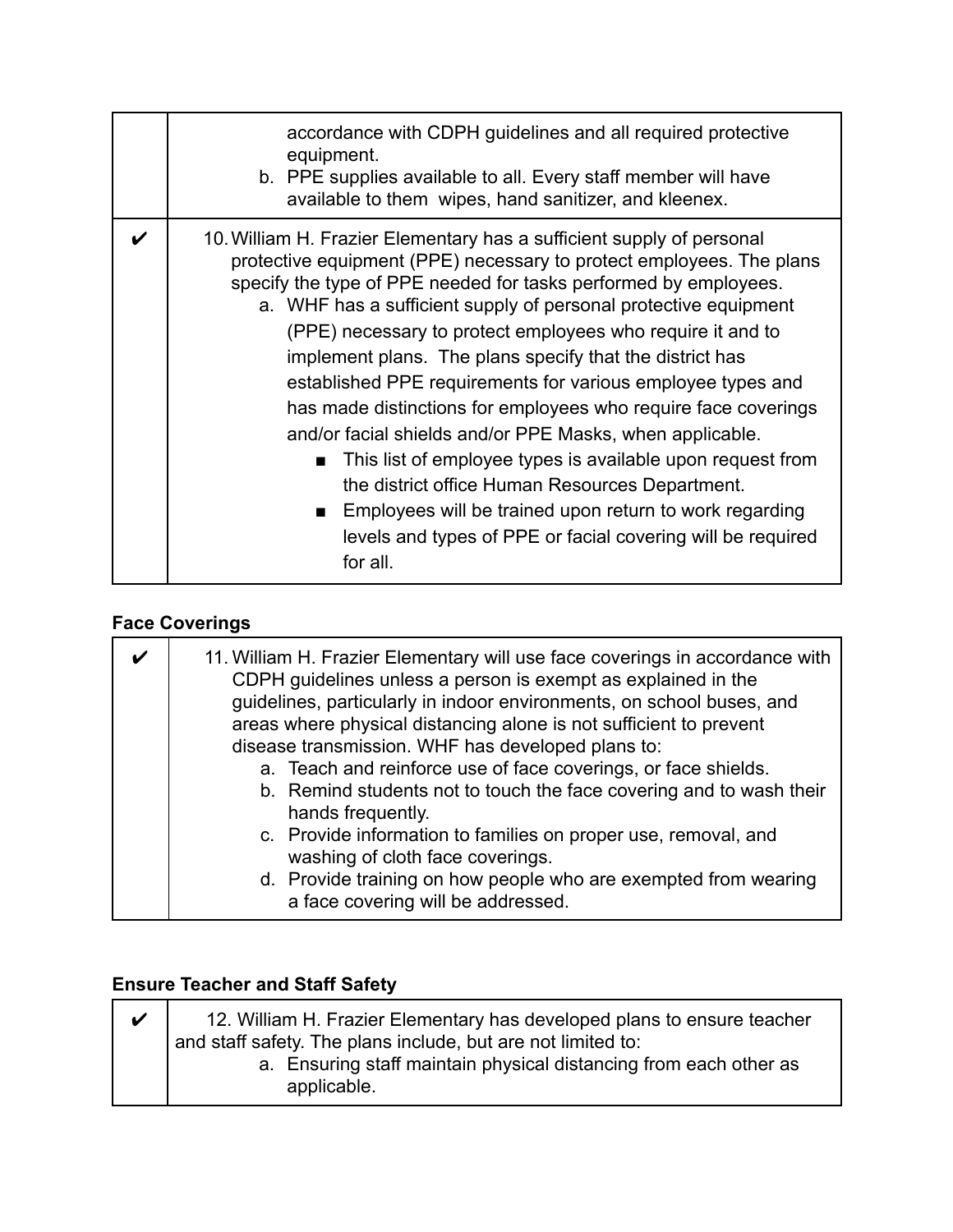| b. Ensuring staff use face coverings in accordance with CDPH<br>guidelines and Cal/OSHA standards.<br>c. Conducting all staff meetings, professional development and       |
|----------------------------------------------------------------------------------------------------------------------------------------------------------------------------|
| education, and other activities involving staff with physical<br>distancing measures in place, outdoors, or virtually.                                                     |
| d. Minimizing the use of and congregation of adults in staff rooms,<br>break rooms, and other settings.<br>e. Implement procedures for daily symptom monitoring for staff. |

# **Intensify Cleaning, Disinfection and Ventilation**

| V                  | 13. William H. Frazier Elementary has developed plans that describe how<br>frequently touched surfaces within the school will be cleaned and disinfected at<br>least daily, and as practicable, frequently throughout the day by trained staff.<br>Frequently touched surfaces include:<br>Door handles<br>Light switches<br>Sink handles<br><b>Bathroom surfaces</b><br>Tables<br><b>Student Desks</b><br><b>Chairs</b>                                                                                                                          |
|--------------------|---------------------------------------------------------------------------------------------------------------------------------------------------------------------------------------------------------------------------------------------------------------------------------------------------------------------------------------------------------------------------------------------------------------------------------------------------------------------------------------------------------------------------------------------------|
| V                  | 14. The Fallbrook Union Elementary School District has developed plans that<br>describe how:<br>a. Frequently touched surfaces on school buses will be cleaned and<br>disinfected at least daily, and as practicable, frequently throughout the<br>day by trained staff.<br>b. Buses will be thoroughly cleaned after transporting any individual who is<br>exhibiting symptoms of COVID-19.<br>a. Bus drivers are provided disinfectant wipes and disposable<br>gloves to support disinfection of frequently touched surfaces<br>during the day. |
| $\boldsymbol{\nu}$ | 15. The Fallbrook Union Elementary School District has developed a plan for<br>cleaning and sanitation which incorporates the following elements:<br>a. Primary cleaning products used are those approved for use<br>against COVID-19 on the Environmental Protection Agency<br>(EPA)-approved list "N" and follow product instructions.<br>b. To reduce the risk of asthma related to disinfecting, programs<br>should aim to select disinfectant products on list "N" with                                                                      |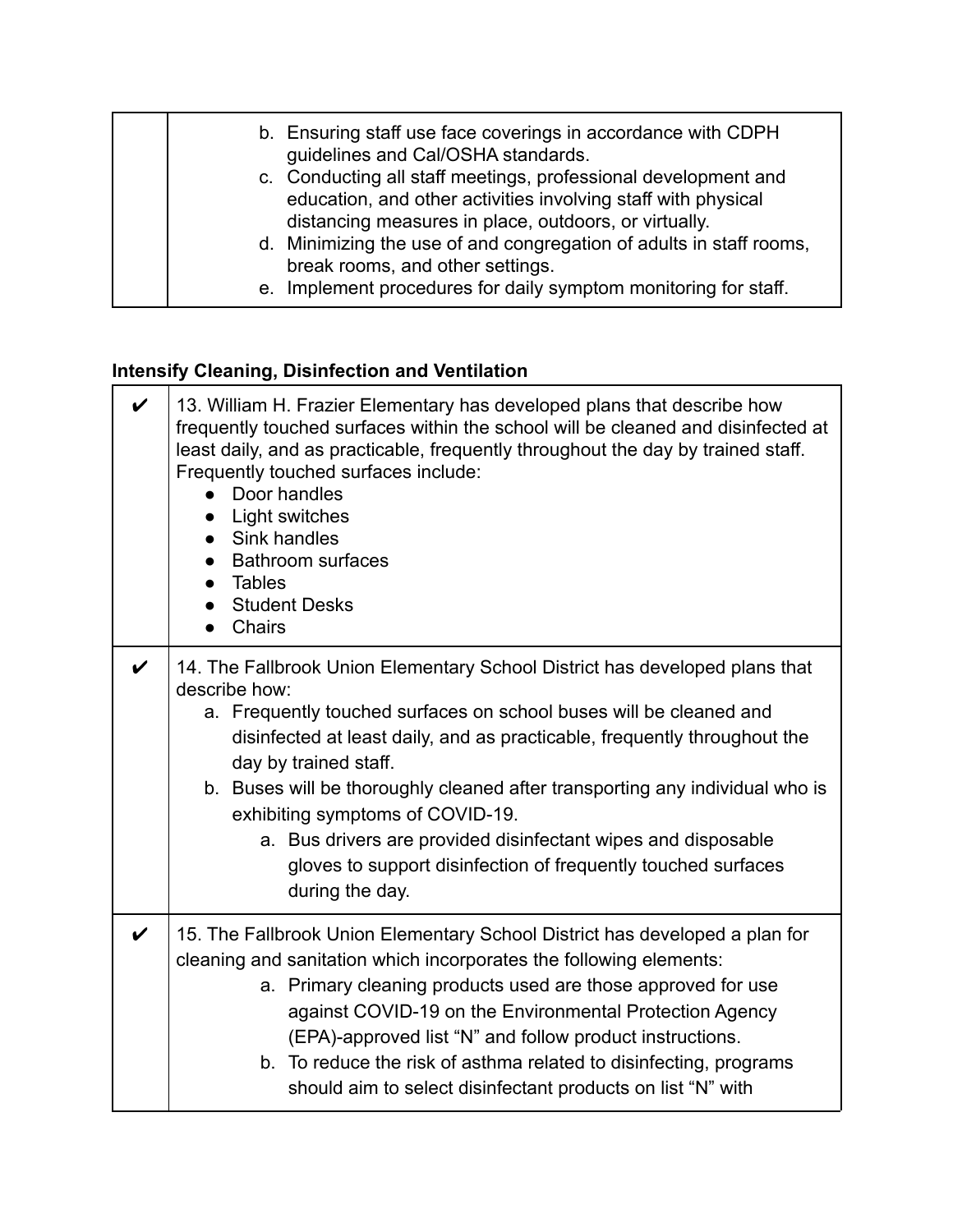asthma-safer ingredients (hydrogen peroxide, citric acid or lactic acid). c. Depending on supply chain availability, FUESD will attempt to avoid products that mix these ingredients with peroxyacetic (peracetic) acid, sodium hypochlorite (bleach) or quaternary ammonium compounds, which can cause asthma. b. Use disinfectants labeled to be effective against emerging viral pathogens, following label directions for appropriate dilution rates and contact times. Provide employees training on the chemical hazards, manufacturer's directions, on Cal/OSHA requirements for safe use and as applicable and required by the Healthy Schools Act. c. Custodial staff with the responsibility of cleaning and disinfecting the school site will be equipped with proper protective equipment, including gloves, eye protection, respiratory protection, and other appropriate protective equipment as required by the product instructions. All products must be kept out of children's reach and stored in a space with restricted access. d. FUESD has adapted cleaning and disinfecting schedules in order to avoid both under and over use of cleaning products.

#### **Implementing Distancing Inside and Outside the Classroom**

| 16. William H. Frazier Elementary has developed plans that describe the<br>measures that will be used to maintain space between students in the following<br>settings, as practicable. If the school determines distance is not practicably be<br>maintained between students in one or more of the following settings, the plan<br>also describes the reasons physical distancing is not practicable for each<br>setting and describes the measures that will be used to maximize the space<br>between students. |
|-------------------------------------------------------------------------------------------------------------------------------------------------------------------------------------------------------------------------------------------------------------------------------------------------------------------------------------------------------------------------------------------------------------------------------------------------------------------------------------------------------------------|
| a. School bus stops- Students will wear face coverings and line up<br>single file at minimum arms distance.                                                                                                                                                                                                                                                                                                                                                                                                       |
| b. School buses-facial coverings or face shields as needed will be<br>worn to provide the least risk for student and driver. Each bus will<br>be equipped with extra unused face coverings.                                                                                                                                                                                                                                                                                                                       |
| c. Adults on campus will support students during transition and<br>outdoor areas.                                                                                                                                                                                                                                                                                                                                                                                                                                 |
| d. During meal periods- students will be assigned needed space for<br>eating and to support social distancing to the greatest extent<br>possible.                                                                                                                                                                                                                                                                                                                                                                 |
| e. During recess- designated zones may be assigned to stable                                                                                                                                                                                                                                                                                                                                                                                                                                                      |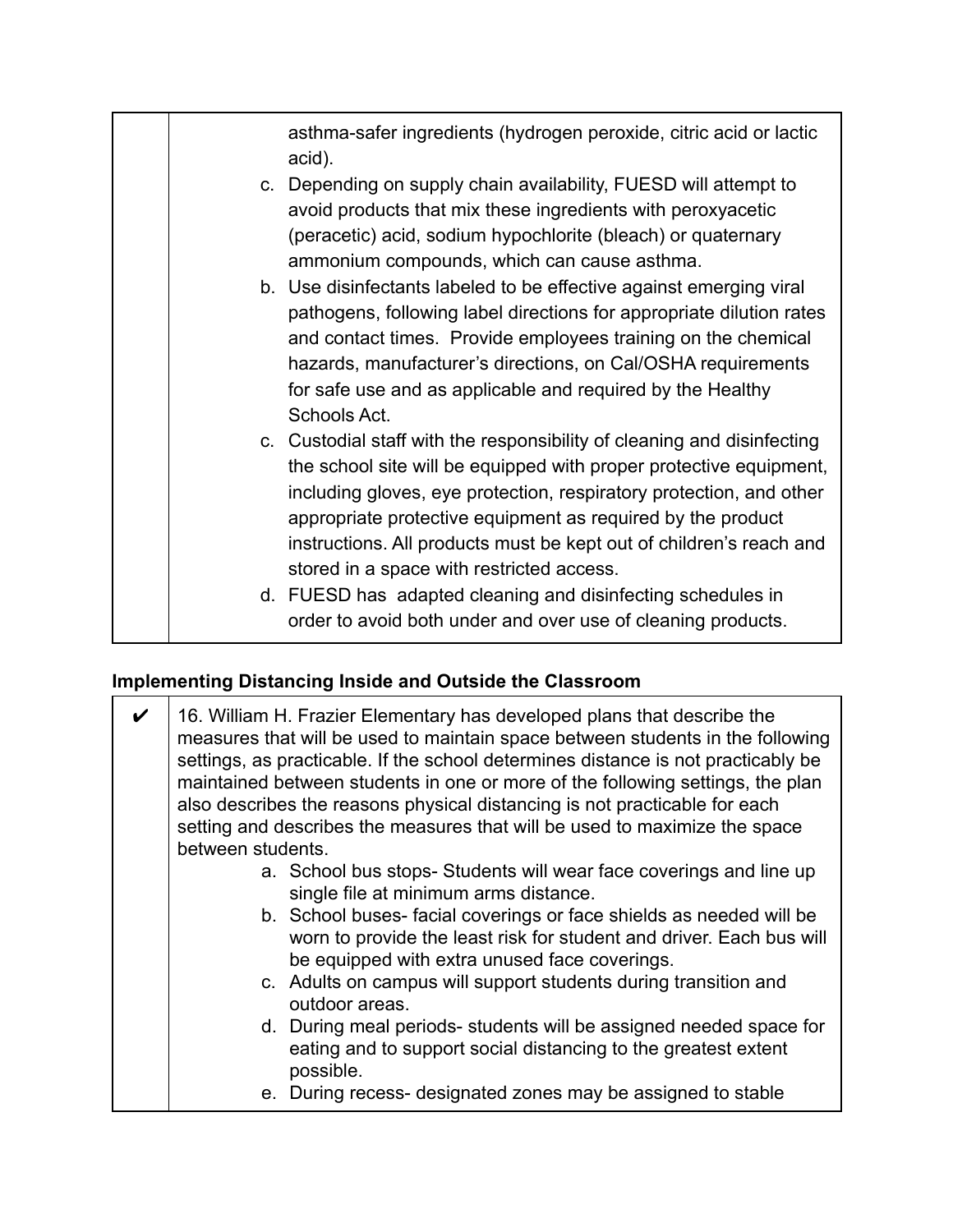|                    | groups to support social distancing.<br>e. During passing periods- if other groups will be transitioning<br>simultaneously, students may need to wear facial coverings.<br>Classrooms and other instructional spaces- will have desks and<br>f.<br>tables arranged to support distancing to the greatest extent<br>possible. Carpet markers will be used to support spacing within<br>the stable group, and students within the stable group will be<br>assigned small group play centers allowing for social distance.<br>g. Restrooms- will be monitored to ensure that students will not<br>congregate. This will also allow for frequent cleaning, as possible.<br>h. Locker rooms will be used. While we are under COVID-19<br>guidance spacing will be used.<br>i. While traveling through office space, masks will be worn and a<br>limit will be placed on how many people will be allowed in the<br>office areas to ensure social distance to the greatest extent<br>possible.<br>j.<br>Band and Choir practice and performances will be permitted<br>following all CHPH guidelines.<br>k. School buses- Space will be maximized between students and<br>between students and the driver and open windows to the<br>greatest extent practicable.<br>I. Before and After School programs- TBD<br>m. Extracurricular and co-curricular programs will be limited while we<br>are under COVID-19 guidance to ensure limited group sizes and<br>ensure that student groups remain stable to the greatest extent<br>possible. |
|--------------------|----------------------------------------------------------------------------------------------------------------------------------------------------------------------------------------------------------------------------------------------------------------------------------------------------------------------------------------------------------------------------------------------------------------------------------------------------------------------------------------------------------------------------------------------------------------------------------------------------------------------------------------------------------------------------------------------------------------------------------------------------------------------------------------------------------------------------------------------------------------------------------------------------------------------------------------------------------------------------------------------------------------------------------------------------------------------------------------------------------------------------------------------------------------------------------------------------------------------------------------------------------------------------------------------------------------------------------------------------------------------------------------------------------------------------------------------------------------------------------------------------------------------------------|
| $\boldsymbol{\nu}$ | 17. William H. Frazier Elementary has a plan for scheduling students uses the<br>following measures to the greatest extent practicable:<br>a. Staggered schedules for recess/outdoor activities.<br>b. An arrival and departure routine that is outdoors and limits<br>visitors on the campus has been created to minimize scheduling<br>challenges for families.<br>c. WHF has plans in place to escort students for drop off and pick<br>up, limiting visitors on campus and exchanges between stable<br>groups. By maintaining stable groups the school is limiting the<br>number of staff and adults in direct contact with students as well<br>as student-to-student contact.<br>d. Other protocols will be in place to limit direct contact with others<br>as much as practicable.                                                                                                                                                                                                                                                                                                                                                                                                                                                                                                                                                                                                                                                                                                                                         |
| V                  | 18. William H. Frazier Elementary plans to limit student mixing uses the<br>following measures to the greatest extent practicable:                                                                                                                                                                                                                                                                                                                                                                                                                                                                                                                                                                                                                                                                                                                                                                                                                                                                                                                                                                                                                                                                                                                                                                                                                                                                                                                                                                                               |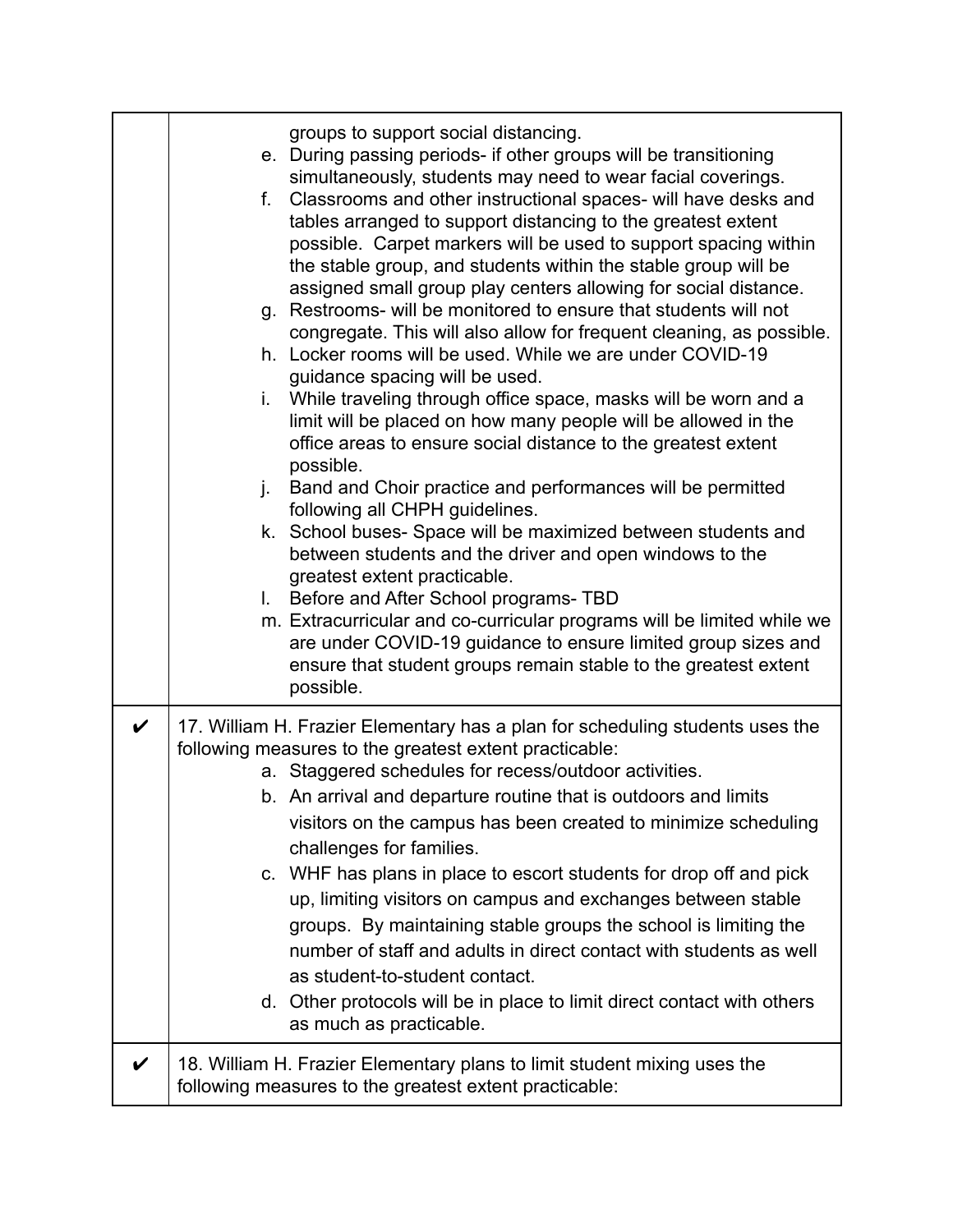| a. Students will remain in the same "stable" group in assigned<br>indoor spaces, as practicable. These stable groups will be made<br>up of the small group of students and classroom teachers, to the<br>greatest extent possible.<br>b. There will be minimal movement of students and teachers or staff<br>as much as practicable.<br>c. Activities may be redesigned to stagger schedules, assign play<br>zones, and support student groups to maintain stable groupings<br>when needed.<br>d. Staff has developed instructions and been trained to maximize<br>spacing and ways to minimize movements in both indoor and<br>outdoor spaces that are easy for students to understand and are<br>developmentally appropriate.<br>e. Schedules and plans have been developed to minimize<br>congregation on campus and movement between groups.<br>Entrance and exit routes for the main office and campus have<br>been designated.<br>Common areas will only be used when social distancing is<br>f.<br>practicable. Common areas will be used in a staggered,<br>scheduled manner with properly spaced occupants.<br>g. Meals will be served in classrooms or outdoors, on designated<br>days. All meals are individually served, sharing of food, utensils<br>and other meal items is prohibited.<br>h. Visitors and volunteers on campus will be limited. Campus visits<br>are outlined in the board policy and the parent handbook and will<br>require adherence to COVID-19 Health and Safety protocols.<br>Volunteers will need to follow the Volunteer Code of Conduct. |
|----------------------------------------------------------------------------------------------------------------------------------------------------------------------------------------------------------------------------------------------------------------------------------------------------------------------------------------------------------------------------------------------------------------------------------------------------------------------------------------------------------------------------------------------------------------------------------------------------------------------------------------------------------------------------------------------------------------------------------------------------------------------------------------------------------------------------------------------------------------------------------------------------------------------------------------------------------------------------------------------------------------------------------------------------------------------------------------------------------------------------------------------------------------------------------------------------------------------------------------------------------------------------------------------------------------------------------------------------------------------------------------------------------------------------------------------------------------------------------------------------------------------------------------------------------------------------------|
| 19. William H. Frazier Elementary has developed plans to maximize space                                                                                                                                                                                                                                                                                                                                                                                                                                                                                                                                                                                                                                                                                                                                                                                                                                                                                                                                                                                                                                                                                                                                                                                                                                                                                                                                                                                                                                                                                                          |
| between seating and desks. Consider ways to establish space for students<br>through other means if practicable, such as additional spacing between desks,<br>where practicable, markings on classroom floors to promote distancing or<br>arranging desks in a way that minimizes face-to-face contact. The plans<br>describe:<br>a. How physical distancing will be maintained<br>Classrooms- small group size, visual spacing reminders,<br>■<br>tables, and student material storage                                                                                                                                                                                                                                                                                                                                                                                                                                                                                                                                                                                                                                                                                                                                                                                                                                                                                                                                                                                                                                                                                           |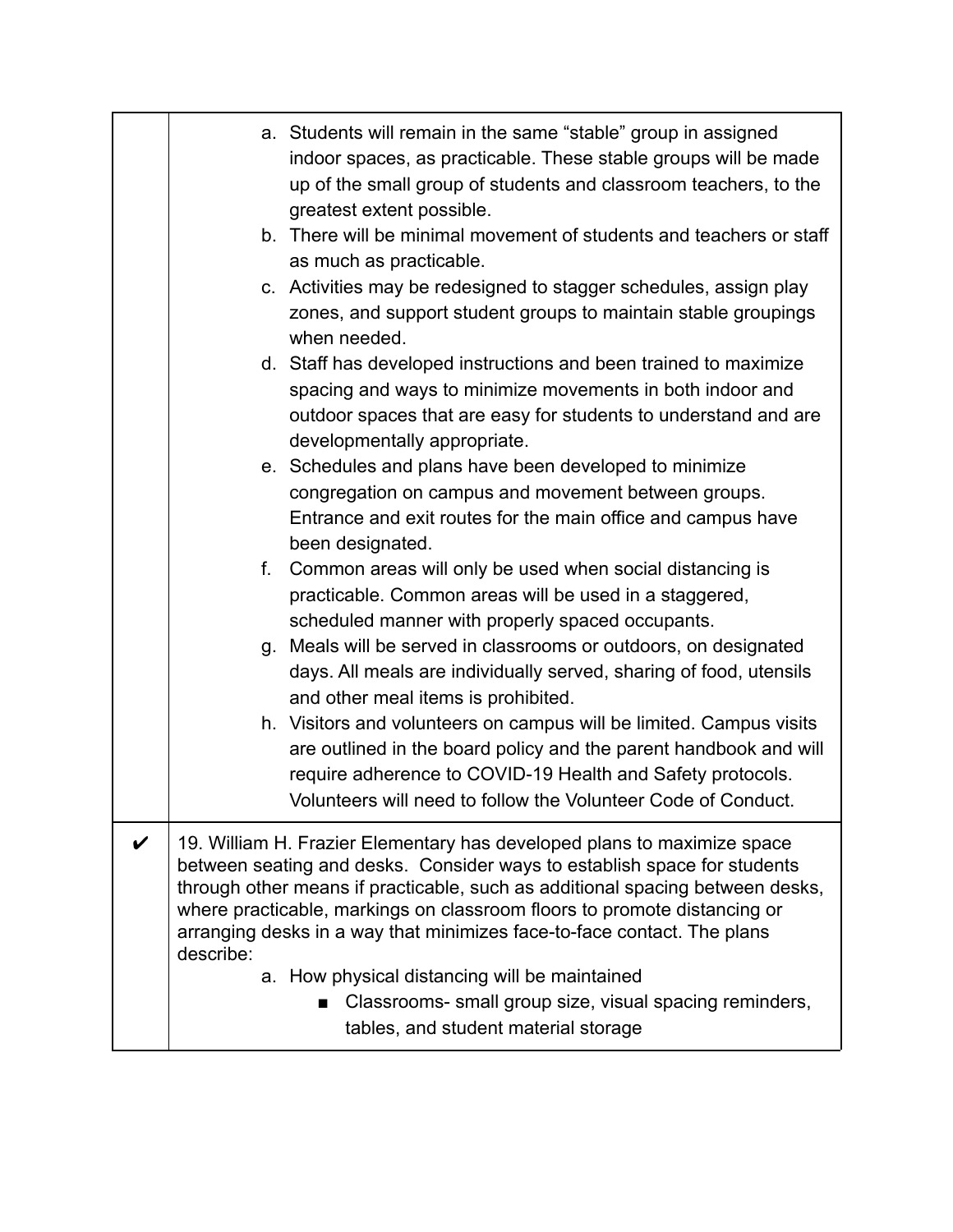| School buses- when applicable, drivers and students will<br>be distanced appropriately, based on seating<br>arrangements, to the greatest extent possible<br>■ Outdoor tables and play zones will be established, and<br>staff will be assigned to support students with maintaining<br>appropriate distance and maintaining each stable group<br>b. Plexiglass and other barriers may be used to support the main office<br>reception area, and the quarantine space.<br>c. When employees are working directly with students, including<br>students with disabilities or students that require physical redirection,<br>appropriate protective measures will be employed. |
|-----------------------------------------------------------------------------------------------------------------------------------------------------------------------------------------------------------------------------------------------------------------------------------------------------------------------------------------------------------------------------------------------------------------------------------------------------------------------------------------------------------------------------------------------------------------------------------------------------------------------------------------------------------------------------|
|                                                                                                                                                                                                                                                                                                                                                                                                                                                                                                                                                                                                                                                                             |

# **Sports and ExtraCurricular Activities**

| ✔ | 21. William H. Frazier Elementary has developed a plan for sports and                                                                                                                                                                             |
|---|---------------------------------------------------------------------------------------------------------------------------------------------------------------------------------------------------------------------------------------------------|
|   | extracurricular activities which incorporates the following elements:                                                                                                                                                                             |
|   | a. Physical education is permitted, physical distance will be used<br>and outdoor space leveraged. Activities should take place outside<br>to the maximum extent practicable.<br>b. WHF will limit equipment sharing and items will be cleaned if |
|   | needed.                                                                                                                                                                                                                                           |

# **Limit Sharing**

| V | 22. William H. Frazier Elementary has developed plans that describe how it will<br>limit use of shared objects and equipment, and when unavoidable, how items<br>will be cleaned and disinfected as needed. Frequently shared objects include<br>but are not limited to toys, games, art supplies, learning aids, books, electronic<br>equipment, and playground equipment. WHF's plan describes:<br>a. Students will be encouraged to limit personal belongings at<br>school<br>b. Such as crayons, glue, art supplies, etc, to the greatest extent |
|---|------------------------------------------------------------------------------------------------------------------------------------------------------------------------------------------------------------------------------------------------------------------------------------------------------------------------------------------------------------------------------------------------------------------------------------------------------------------------------------------------------------------------------------------------------|
|   | practicable.                                                                                                                                                                                                                                                                                                                                                                                                                                                                                                                                         |
|   | All classroom supplies will be limited to the use of the<br>classroom                                                                                                                                                                                                                                                                                                                                                                                                                                                                                |
|   | ■ Protocols will be established for removal of items from                                                                                                                                                                                                                                                                                                                                                                                                                                                                                            |
|   | circulation, indoor or outdoor, that require immediate<br>attention (toys or items placed in student's mouth, etc)                                                                                                                                                                                                                                                                                                                                                                                                                                   |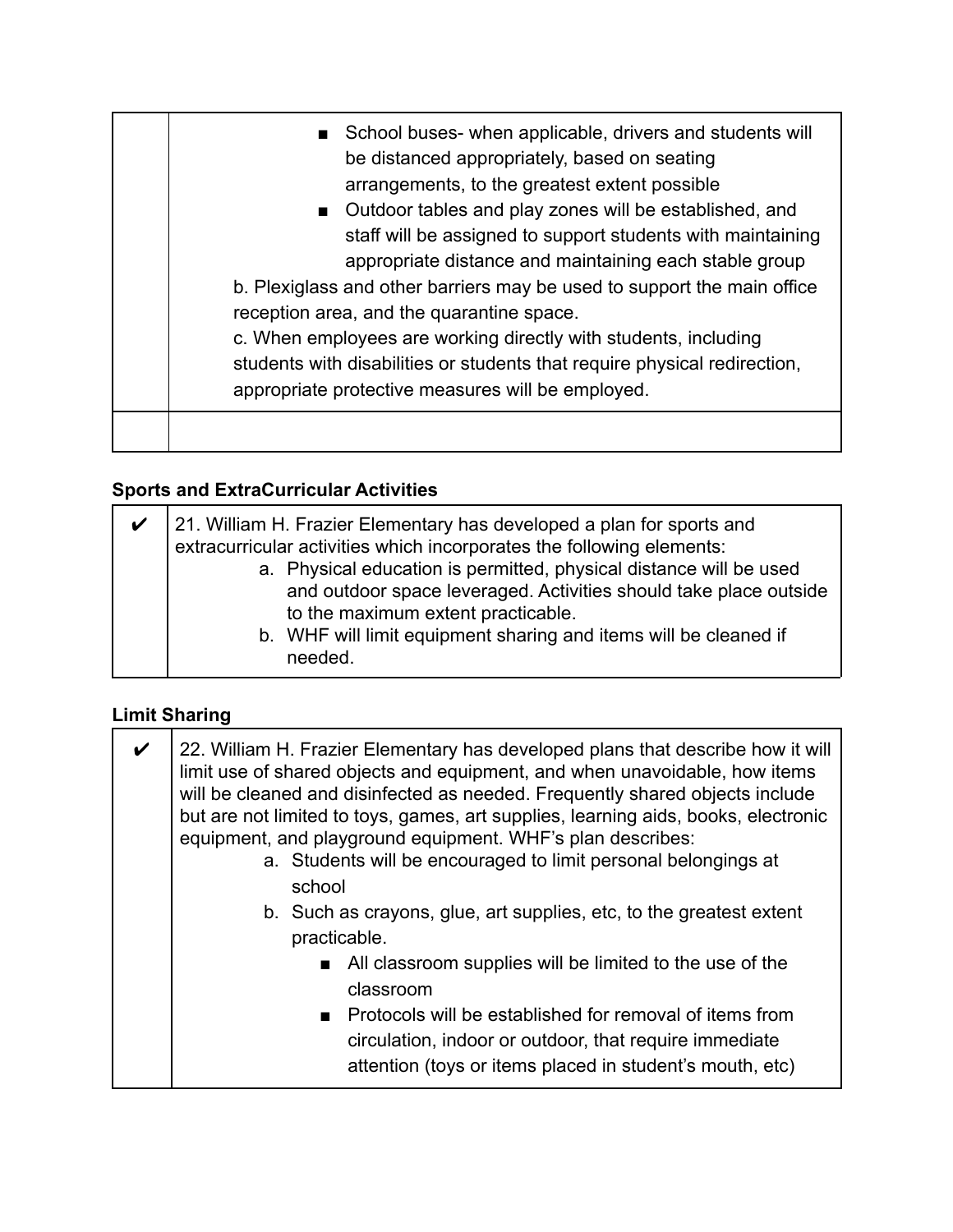### **Train All Staff and Educate Families**

|              | 23. William H. Frazier Elementary has a plan that describes how it will train all<br>staff and provide educational materials to families in the following safety<br>actions:                                                                                                                                                                                                                                                                                                                         |
|--------------|------------------------------------------------------------------------------------------------------------------------------------------------------------------------------------------------------------------------------------------------------------------------------------------------------------------------------------------------------------------------------------------------------------------------------------------------------------------------------------------------------|
|              | a. Enhanced sanitation practices will continue and staff responsible<br>for cleaning and disinfecting will be trained.<br>b. COVID guidelines- will be a part of initial staff training, and<br>reviewed with parents at orientation (in-person or virtual).<br>Signage will be posted on campus.<br>c. Proper use, removal, and washing of face coverings- will be<br>reviewed with staff at initial training, and with parents at<br>orientation (in-person or virtual). Signage will be posted to |
|              | remind campus employees and visitors of this practice.<br>d. Screening practices- will be reviewed with all employees prior to<br>their return to work, parents will be made aware of daily active<br>screening practices during orientation (in-person or virtual).<br>e. COVID-19 specific symptom identification- will be shared with<br>both staff and parents prior to the return to school. Staff and                                                                                          |
|              | parents will receive updates as needed and information.<br>f.<br>Preventing the spread of COVID-19 if you are sick, including the<br>importance of not coming to work if symptoms are present, or if<br>they or someone they live with has been diagnosed with<br>COVID-19.                                                                                                                                                                                                                          |
|              | Proper use, removal and washing of cloth face coverings- will be<br>g.<br>shared with staff prior to their return to work and parents at<br>orientation (in-person or virtual).                                                                                                                                                                                                                                                                                                                      |
|              | The plan and procedures to follow when children or adults<br>h.<br>become sick at school.                                                                                                                                                                                                                                                                                                                                                                                                            |
|              | The plan and procedures to protect workers from COVID-19<br>i.<br>illness.                                                                                                                                                                                                                                                                                                                                                                                                                           |
| $\checkmark$ | 24. To the greatest extent possible, training and education will be provided<br>virtually. If an in-person option is provided, physical distancing will be<br>maintained to the greatest extent possible. Orientation will also be posted on<br>our school website and materials will be available following the first day of<br>school.                                                                                                                                                             |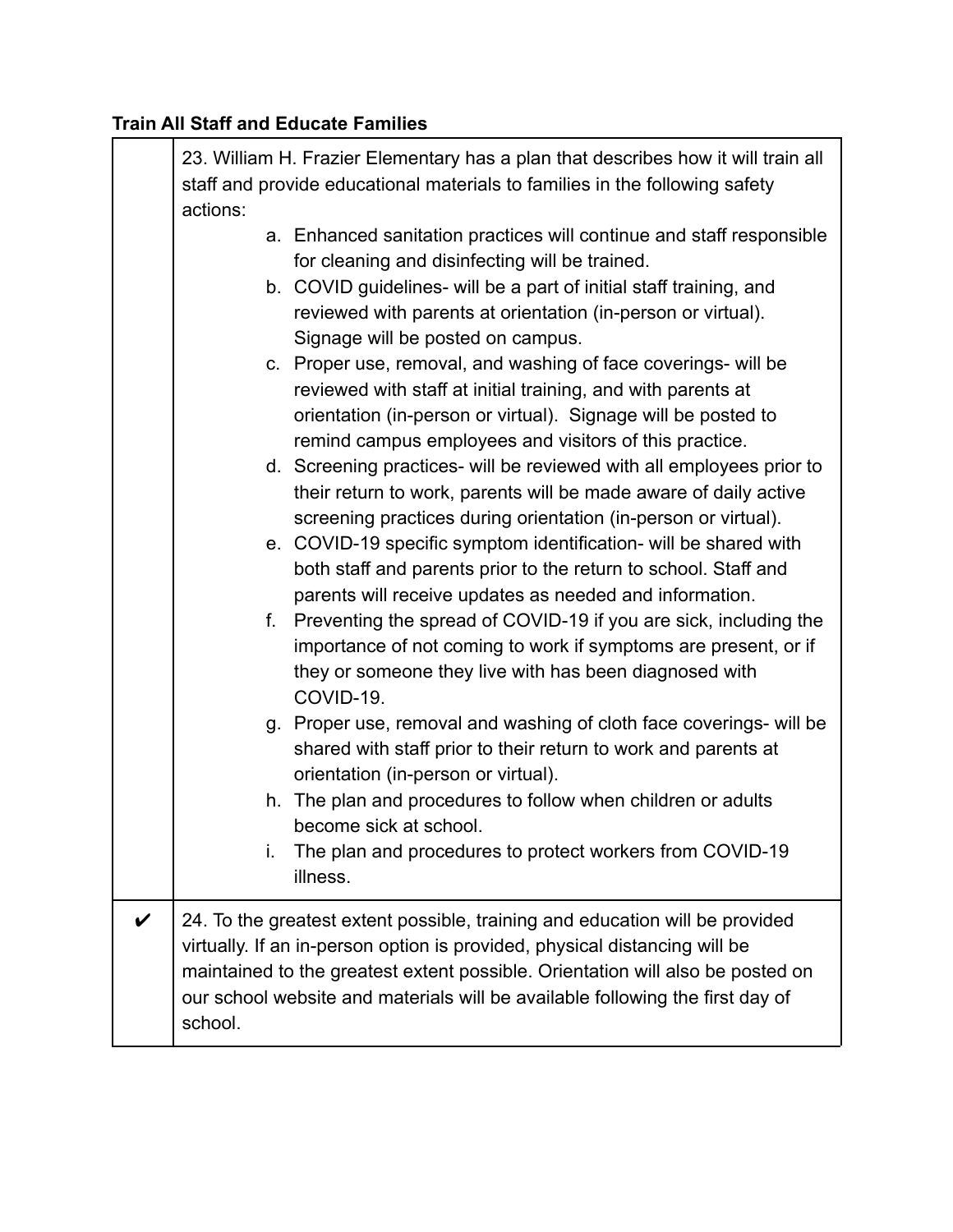# **Check for Signs and Symptoms**

| $\boldsymbol{\nu}$ |    | 25. William H. Frazier Elementary in conjunction with FUESD has developed<br>and shared expectations for daily symptom and temperature screening of all<br>students, staff, and visitors prior to arriving at the school campus or school<br>bus. The plan includes the following elements: |
|--------------------|----|---------------------------------------------------------------------------------------------------------------------------------------------------------------------------------------------------------------------------------------------------------------------------------------------|
|                    |    | n. Actively encouraging students and staff who are sick or who                                                                                                                                                                                                                              |
|                    |    | have been in close contact with a person with COVID-19 to stay                                                                                                                                                                                                                              |
|                    |    | home.                                                                                                                                                                                                                                                                                       |
|                    |    | FUESD policies encourage sick staff and students to stay                                                                                                                                                                                                                                    |
|                    |    | at home without fear or reprisal, and ensure staff,                                                                                                                                                                                                                                         |
|                    |    | students, and students' families are aware of these<br>policies.                                                                                                                                                                                                                            |
|                    |    | o. Temperatures will need to be taken at home prior to arrival.                                                                                                                                                                                                                             |
|                    |    | p. All individuals will be asked about COVID-19 symptoms within                                                                                                                                                                                                                             |
|                    |    | the last 24 hours and whether anyone in their home has had                                                                                                                                                                                                                                  |
|                    |    | COVID-19 symptoms or a positive test.                                                                                                                                                                                                                                                       |
|                    |    | WHF will provide parents with the list of screening                                                                                                                                                                                                                                         |
|                    |    | questions to allow parents an opportunity to review the                                                                                                                                                                                                                                     |
|                    |    | questions daily.                                                                                                                                                                                                                                                                            |
|                    |    | The procedures for parents to monitor symptoms and                                                                                                                                                                                                                                          |
|                    |    | temperature check at home will be shared.                                                                                                                                                                                                                                                   |
|                    |    | Student temperature checks will be conducted at home                                                                                                                                                                                                                                        |
|                    |    | prior to drop off at school or going to the bus stop. If                                                                                                                                                                                                                                    |
|                    |    | taken at school, use of a no-touch thermometer.                                                                                                                                                                                                                                             |
|                    |    | q. FUESD will use the San Diego County Public Health Services                                                                                                                                                                                                                               |
|                    |    | (PHS) and SDCOE temperature and screening criteria. This                                                                                                                                                                                                                                    |
|                    |    | criteria will be maintained and updated by SDCPH in                                                                                                                                                                                                                                         |
|                    |    | consultation with CDHP.                                                                                                                                                                                                                                                                     |
|                    |    | Students and staff with fever, symptoms, or exposure to                                                                                                                                                                                                                                     |
|                    |    | COVID-19 will be sent home in accordance with the                                                                                                                                                                                                                                           |
|                    |    | CHDP/SDCPH criteria.                                                                                                                                                                                                                                                                        |
|                    | r. | All staff will be trained to conduct visual wellness checks                                                                                                                                                                                                                                 |
|                    |    | throughout the day to monitor staff and students intermittently for<br>signs of illness.                                                                                                                                                                                                    |
|                    |    | s. If a student is exhibiting symptoms of COVID-19, the health                                                                                                                                                                                                                              |
|                    |    | technician will communicate with the parent/caregiver and refer                                                                                                                                                                                                                             |
|                    |    | to the student's health history form and/or emergency card.                                                                                                                                                                                                                                 |
|                    | t. | Hand washing will be encouraged regularly.                                                                                                                                                                                                                                                  |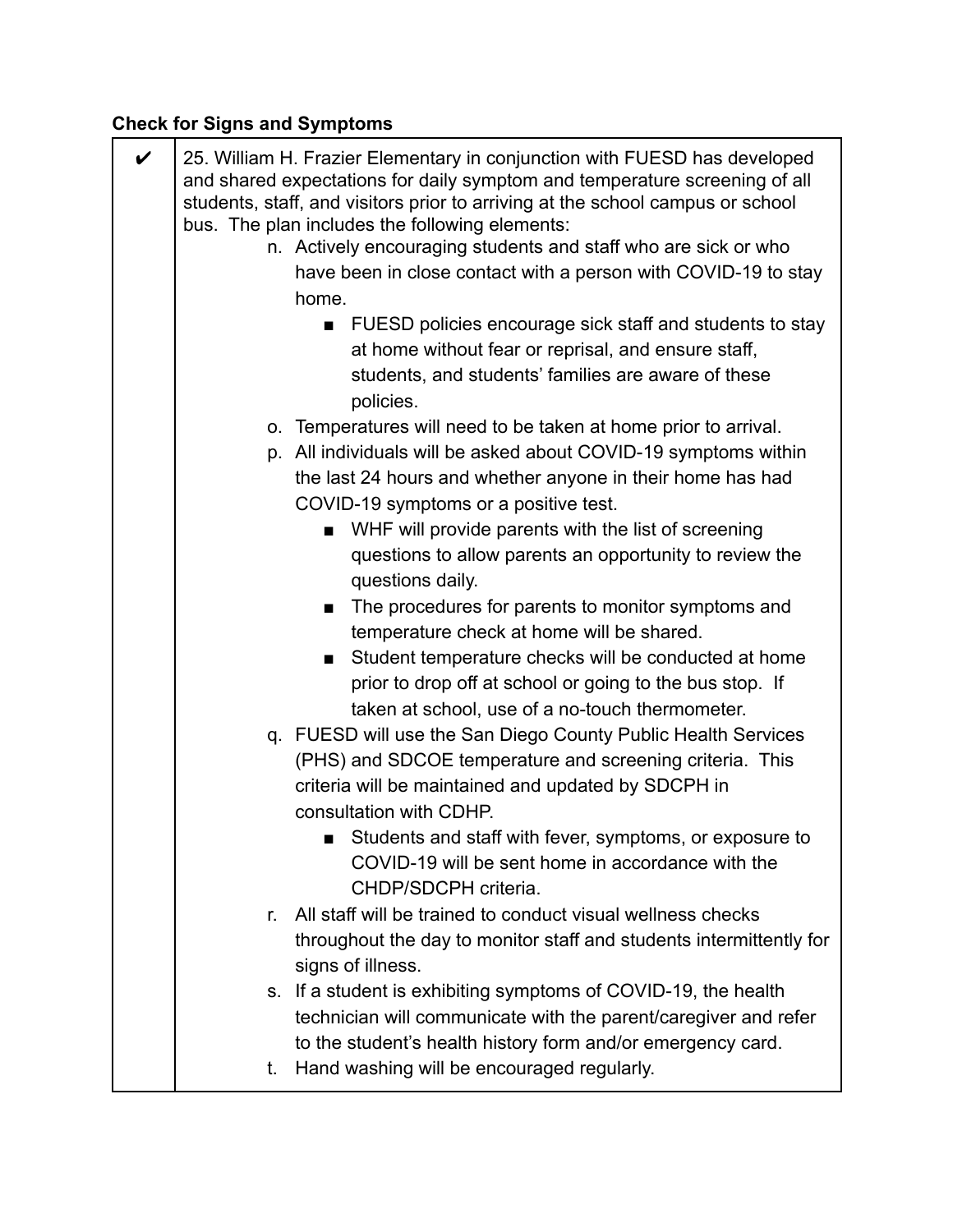| $\boldsymbol{\mathcal{U}}$ | 26. FUESD and William H. Frazier Elementary has plans that describe how it<br>will document/track incidents of possible exposure and notify local health<br>officials, staff, and families immediately of any positive case of COVID-19<br>while maintaining confidentiality as required under FERPA and state law<br>related to privacy of educational records. |
|----------------------------|------------------------------------------------------------------------------------------------------------------------------------------------------------------------------------------------------------------------------------------------------------------------------------------------------------------------------------------------------------------|
| V                          | 27. FUESD and William H. Frazier Elementary have developed plans to<br>prevent discrimination against students who (or whose families) were or are<br>diagnosed with COVID-19 or who are perceived to be a COVID-19 risk.                                                                                                                                        |

### **Plan for When a Staff Member, Child or Visitor Becomes Sick**

| $\checkmark$ | 28. William H. Frazier Elementary has developed a plan for responding when                                         |
|--------------|--------------------------------------------------------------------------------------------------------------------|
|              | a staff member, child, or visitor becomes ill. The plan describes how the                                          |
|              | school will:                                                                                                       |
|              | a. Use a quarantine/isolation area to separate anyone who exhibits<br>symptoms of COVID-19 (front room in office). |
|              | b. Any student or staff exhibiting symptoms will immediately be                                                    |
|              | required to wear a face covering and will be required to wait in                                                   |
|              | the quarantine area until they can be picked up by their                                                           |
|              | guardian/caregiver for transport home or to a healthcare facility,                                                 |
|              | as soon as is practicable.                                                                                         |
|              | Sick staff members and the student's parent/or guardian                                                            |
|              | will be advised not to return until they have met the CDC                                                          |
|              | criteria to discontinue home isolation as detailed in the                                                          |
|              | SDCOE COVID19 K-12 Symptom Decision Tree.                                                                          |
|              | c. The parent/guardian will be asked to provide a safe transport home or to a                                      |
|              | healthcare facility, as soon as is practicable, when a student is exhibiting                                       |
|              | COVID-19 symptoms. If a parent needs further assistance the district will                                          |
|              | work with families individually.                                                                                   |
|              | d. In cases of serious illness including persistent pain or pressure in the chest,                                 |
|              | confusion, or bluish lips or face, 9-1-1 will be contacted. FUESD will seek                                        |
|              | regular updates and further details regarding symptoms.                                                            |
|              | e. FUESD will notify local health officials immediately of any positive case of                                    |
|              | COVID-19, and expose staff and families as relevant while maintaining                                              |
|              | confidentiality as required by state and federal laws.                                                             |
|              | f. Once the quarantine area has been vacated by a sick individual, the area                                        |
|              | will be closed off and will not be used before cleaning and disinfection has                                       |
|              | occurred. In serious cases and to reduce exposure risk the space should                                            |
|              |                                                                                                                    |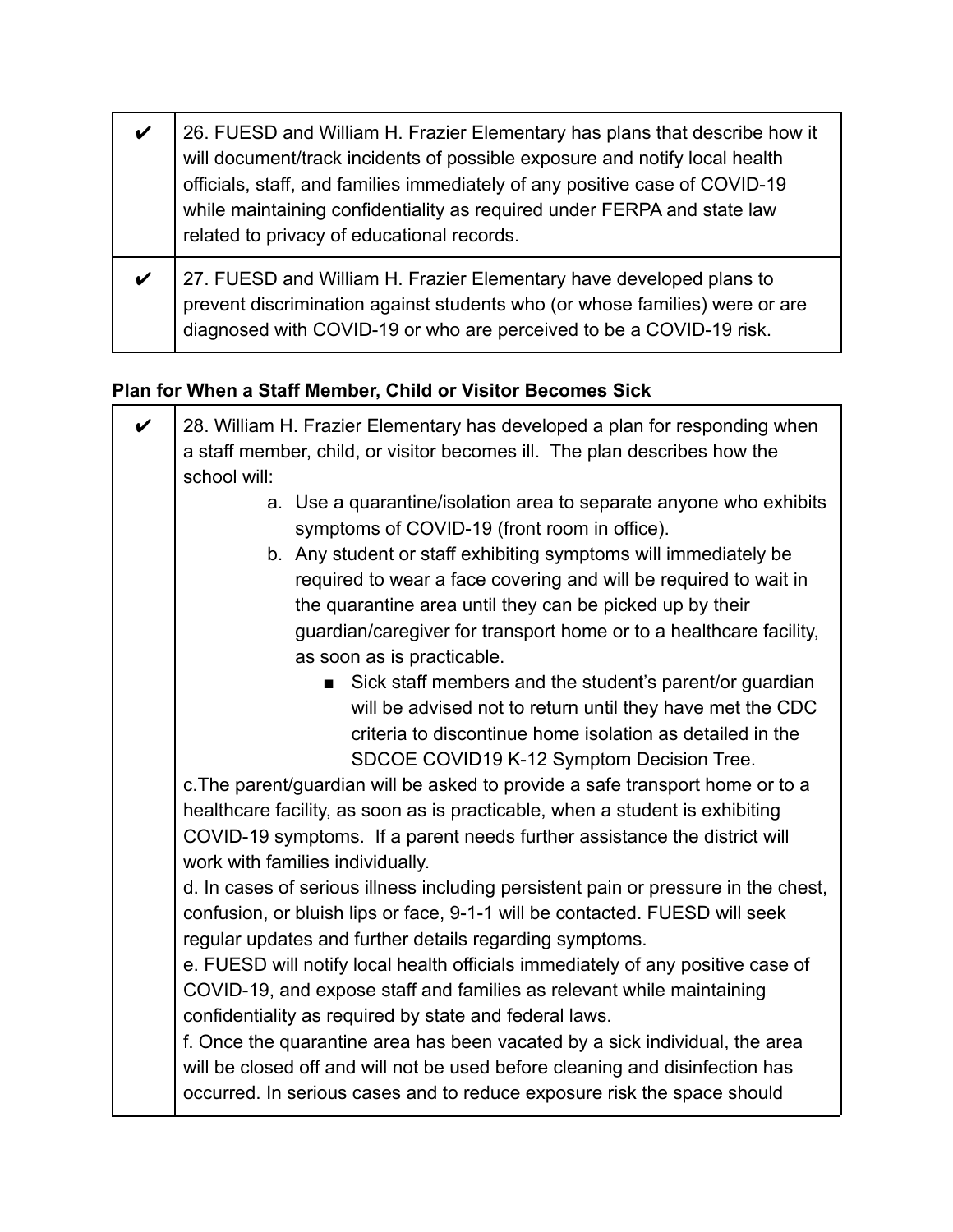remain closed for 24 hours prior to disinfecting, if practicable. If not possible, waiting as long as practicable is advised. Ensure a safe and correct application of disinfectants using PPE and ventilation recommended for clearing. Disinfectant products will be kept away from students and out of reach of children.

g. The school site will ensure that students, including students with disabilities, have access to instruction when out of class, as required by federal and state law.

h. If advised by San Diego Public Health Services, FUESD will provide students, teachers, and staff from higher transmission areas, opportunities for telework, virtual learning, independent study and other options as feasible to reduce travel to schools in lower transmission areas and vice versa.

i. FUESD will implement the necessary processes and protocols when a school has an outbreak, in accordance with CDPH guidelines.

j. Following an outbreak, FUESD will investigate the COVID-19 illness and exposures and determine if any work-related factors could have contributed to risk of infection, and will update protocols as needed to prevent further cases.

#### **Maintain Healthy Operations**

| 29. Wiliam H. Frazier Elementary has plans that describe how it will:<br>a. Monitor staff absenteeism and have a roster of trained back-up<br>staff - Staff absenteeism is monitored through AESOP and<br>appropriately trained back-up staff is assigned through this<br>system to the school site, upon arrival at the school site<br>additional training and protocols are reviewed with the back up<br>staff by the site supervisor. |
|------------------------------------------------------------------------------------------------------------------------------------------------------------------------------------------------------------------------------------------------------------------------------------------------------------------------------------------------------------------------------------------------------------------------------------------|
| b. The site administrator, or designee and the onsite health<br>technician will monitor types of illnesses and symptoms among<br>students and staff to help isolate them promptly as needed. The<br>site staff is also in regular contact with district nursing staff for<br>support and guidance regarding illness and COVID-19<br>symptoms.                                                                                            |
| c. The site administrator and the health technician clerk have been<br>designated as the liaisons for responding to COVID-19<br>concerns. Employees are made aware of who they are and how<br>to contact them prior to the staff"s return to work. The liaisons                                                                                                                                                                          |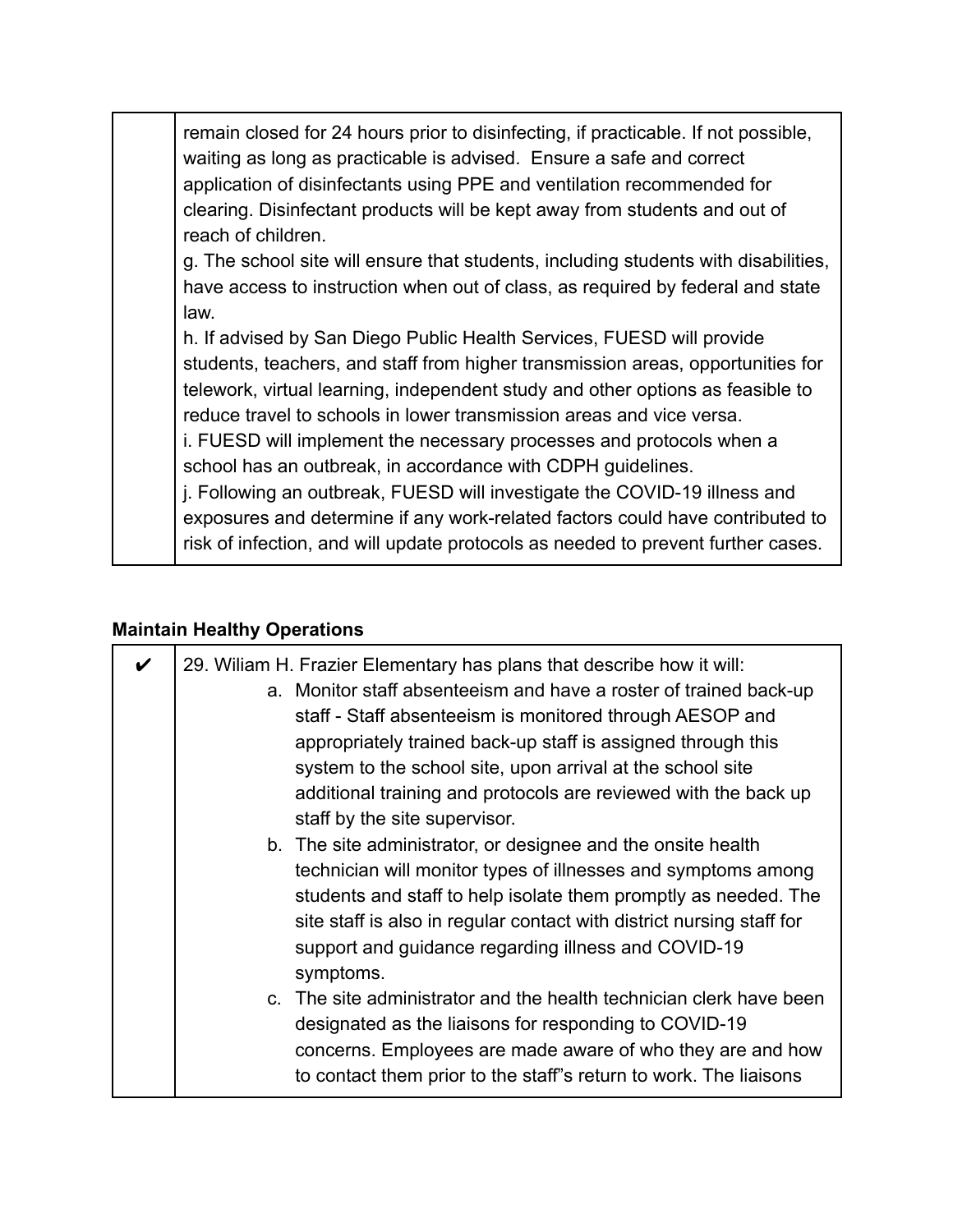| will be trained to coordinate documentation and tracking of<br>possible exposures, in order to notify the district nurses who<br>work with public health officials and then to notify staff and<br>families in a prompt and responsible manner.<br>d. William H. Frazier Elementary will maintain communication<br>systems that allow staff and families to self-report symptoms and                                                                          |
|---------------------------------------------------------------------------------------------------------------------------------------------------------------------------------------------------------------------------------------------------------------------------------------------------------------------------------------------------------------------------------------------------------------------------------------------------------------|
| receive prompt notifications of exposures and closures, while<br>maintaining confidentiality, as required by FERPA and state law<br>related to privacy of educational records.<br>e. Local public health officials will be notified and with guidance<br>provided by the district nurses' all staff and families will<br>immediately be notified of any positive case of COVID-19 while<br>maintaining confidentiality as required by state and federal laws. |
| ■ Parent Letter English/Spanish<br>f. Support staff and students who are at higher risk for severe<br>illness or who cannot safely distance from household contacts at<br>higher risk will be provided with educational options such as<br>virtual learning or independent study.                                                                                                                                                                             |

### **Considerations for Partial or Total Closures**

| $\boldsymbol{\nu}$ | 30. FUESD has developed plans for the possibility of repeated closures of<br>classes, groups, or entire facilities when persons associated with the facility or<br>in the community become ill with COVID-19. The plans describe how the<br>school will respond when a student, teacher, or staff member tests positive for<br>COVID-19 and has exposed others at the school, including:<br>a. In consultation with the local public health department, the<br>process for determining:<br>Whether total or partial closure of the school is warranted<br>and length of time necessary, based on the risk level<br>within the specific community as determined by the local<br>public health officer.<br>Identifying close contacts at the school who self-isolate at<br>$\blacksquare$<br>home for 14 days: |
|--------------------|--------------------------------------------------------------------------------------------------------------------------------------------------------------------------------------------------------------------------------------------------------------------------------------------------------------------------------------------------------------------------------------------------------------------------------------------------------------------------------------------------------------------------------------------------------------------------------------------------------------------------------------------------------------------------------------------------------------------------------------------------------------------------------------------------------------|
|                    | 1. From classroom, office, or activity where the<br>infected person was based<br>2. Other close contacts                                                                                                                                                                                                                                                                                                                                                                                                                                                                                                                                                                                                                                                                                                     |
|                    |                                                                                                                                                                                                                                                                                                                                                                                                                                                                                                                                                                                                                                                                                                                                                                                                              |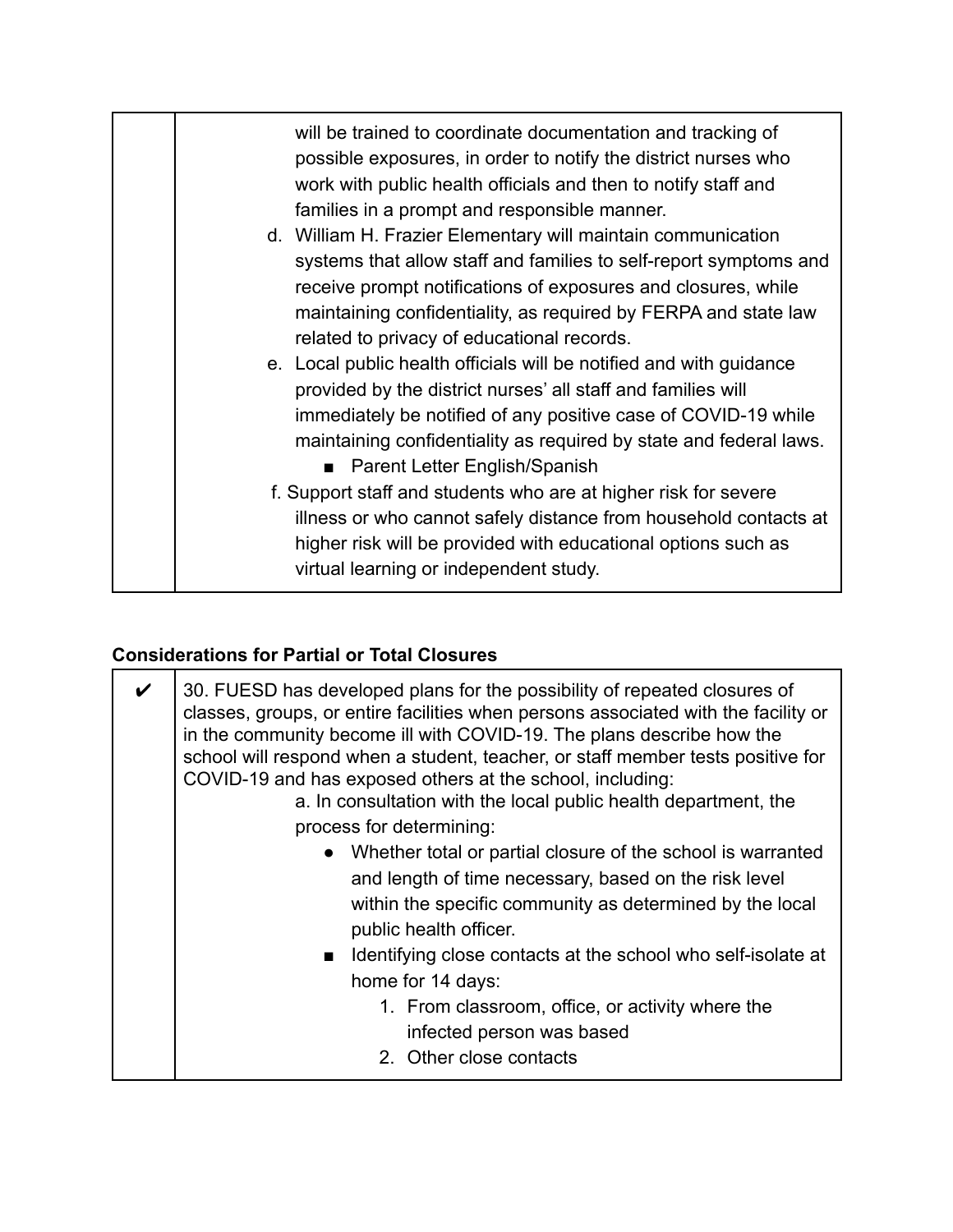|                    | Close off the classroom or office where the patient was<br>based and do not use these areas until after cleaning and<br>disinfection. Wait several hours until the classroom or<br>office is used again.<br>Additional areas of the school visited by the COVID-19<br>п<br>positive individual may also need to be closed temporarily<br>for cleaning and disinfection.<br>b. FUESD and William H. Frazier Elementary will implement communication<br>plans for school closure to include outreach to students, parents, teachers,<br>staff, and the community using various methods of communications, such as<br>the district website, the emergency all-call system in our student information<br>system, Remind, and/or paper letters. |
|--------------------|--------------------------------------------------------------------------------------------------------------------------------------------------------------------------------------------------------------------------------------------------------------------------------------------------------------------------------------------------------------------------------------------------------------------------------------------------------------------------------------------------------------------------------------------------------------------------------------------------------------------------------------------------------------------------------------------------------------------------------------------|
| $\boldsymbol{\nu}$ | 31. William H. Frazier Elementary has developed a plan that describes how it<br>will provide continuity of education:                                                                                                                                                                                                                                                                                                                                                                                                                                                                                                                                                                                                                      |
|                    | a. When a student is absent due to COVID-19 like symptoms or<br>exposure to someone who has tested positive for COVID-19.                                                                                                                                                                                                                                                                                                                                                                                                                                                                                                                                                                                                                  |
|                    | The school site will provide access to classwork with<br>$\blacksquare$                                                                                                                                                                                                                                                                                                                                                                                                                                                                                                                                                                                                                                                                    |
|                    | asynchronous and/or synchronous instruction, at a<br>minimum of once a week. Distance learning will be used                                                                                                                                                                                                                                                                                                                                                                                                                                                                                                                                                                                                                                |
|                    | to support our students in isolation or quarantine. Needed                                                                                                                                                                                                                                                                                                                                                                                                                                                                                                                                                                                                                                                                                 |
|                    | resources and a check-out device will be provided if<br>needed.                                                                                                                                                                                                                                                                                                                                                                                                                                                                                                                                                                                                                                                                            |
|                    | b. During a school closure                                                                                                                                                                                                                                                                                                                                                                                                                                                                                                                                                                                                                                                                                                                 |
|                    | Distance learning will be provided to your students.<br>Students/Families have access to the FUESD Google                                                                                                                                                                                                                                                                                                                                                                                                                                                                                                                                                                                                                                  |
|                    | Suite for support (Google Classroom, Google Site,                                                                                                                                                                                                                                                                                                                                                                                                                                                                                                                                                                                                                                                                                          |
|                    | Google Meet, etc)                                                                                                                                                                                                                                                                                                                                                                                                                                                                                                                                                                                                                                                                                                                          |
| $\boldsymbol{\nu}$ | 32. William H. Frazier Elementary has developed a plan that describes how it<br>will continue nutrition services:                                                                                                                                                                                                                                                                                                                                                                                                                                                                                                                                                                                                                          |
|                    | a. When a student is absent due to COVID-19 like symptoms or                                                                                                                                                                                                                                                                                                                                                                                                                                                                                                                                                                                                                                                                               |
|                    | exposure to someone who has tested positive for COVID-19,<br>such as drive thru/grab-and-go meal pick up and/or sack meals                                                                                                                                                                                                                                                                                                                                                                                                                                                                                                                                                                                                                 |
|                    | from a central meal location.                                                                                                                                                                                                                                                                                                                                                                                                                                                                                                                                                                                                                                                                                                              |
|                    | b. During a school closure, meal service will be provided at<br>designated site locations through drive thru or grab-and-go meal                                                                                                                                                                                                                                                                                                                                                                                                                                                                                                                                                                                                           |
|                    | pick up services.                                                                                                                                                                                                                                                                                                                                                                                                                                                                                                                                                                                                                                                                                                                          |